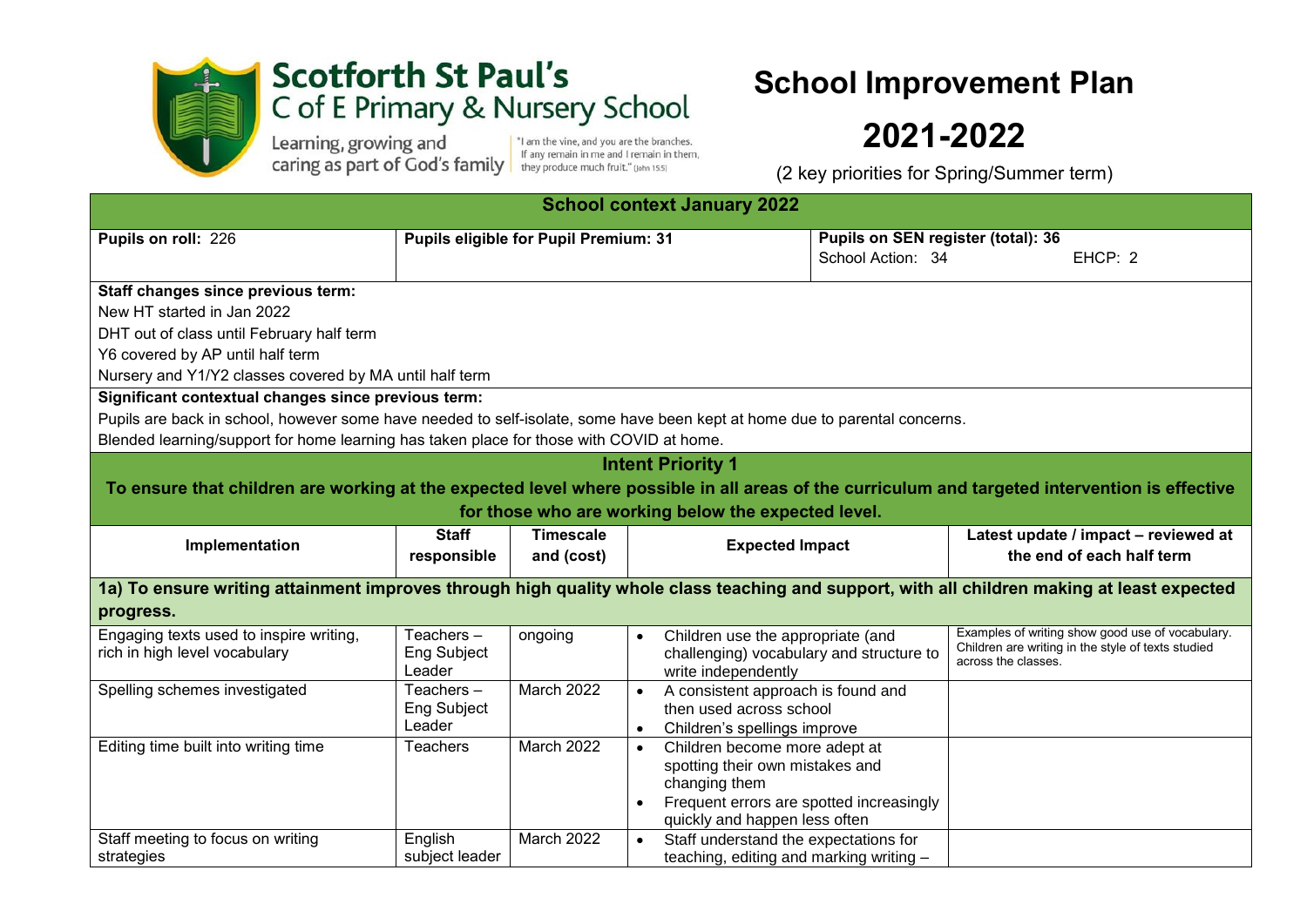|                                                                                                     |                             |                         |           | the non-negotiables and a consistent<br>approach is adopted                                                                           |                                                                                                         |  |  |  |
|-----------------------------------------------------------------------------------------------------|-----------------------------|-------------------------|-----------|---------------------------------------------------------------------------------------------------------------------------------------|---------------------------------------------------------------------------------------------------------|--|--|--|
| Success criteria grids introduced                                                                   | Teachers-                   | March 2022              | $\bullet$ | Children become more confident when                                                                                                   |                                                                                                         |  |  |  |
|                                                                                                     | Eng Subject<br>Leader       |                         |           | checking and editing own work                                                                                                         |                                                                                                         |  |  |  |
| Children see modelled writing on displays                                                           | Teachers/TAs                | March 2022              | $\bullet$ | Children's handwriting improves as they                                                                                               |                                                                                                         |  |  |  |
| and as part of lessons                                                                              |                             |                         |           | copy modelled writing                                                                                                                 |                                                                                                         |  |  |  |
| Interventions are used effectively to target                                                        | SENCO,                      | March 2022              |           | Children make accelerated progress in                                                                                                 |                                                                                                         |  |  |  |
| need and improve areas identified<br>(personalised)                                                 | Teachers,<br><b>TAs</b>     | then ongoing            |           | specific areas identified e.g.<br>handwriting, spelling, SPAG                                                                         |                                                                                                         |  |  |  |
|                                                                                                     |                             |                         |           |                                                                                                                                       |                                                                                                         |  |  |  |
| 1b) To ensure intervention has an impact on progress for those children working below expectations. |                             |                         |           |                                                                                                                                       |                                                                                                         |  |  |  |
| Clear timetable drawn up for interventions                                                          | <b>SENCO</b>                | April 2022              |           | The appropriate children have the right                                                                                               |                                                                                                         |  |  |  |
| based on assessments                                                                                |                             |                         |           | interventions with the right staff                                                                                                    |                                                                                                         |  |  |  |
|                                                                                                     |                             |                         |           | members                                                                                                                               |                                                                                                         |  |  |  |
| Assessments for Eng and Maths                                                                       | Head teacher                | March 2022              | $\bullet$ | Children are identified for interventions                                                                                             |                                                                                                         |  |  |  |
| simplified - to show progression                                                                    |                             |                         |           | based on attainment and progress                                                                                                      |                                                                                                         |  |  |  |
| SENCO to take responsibility for inclusion                                                          | <b>SENCO</b>                | April 2022              | $\bullet$ | SENCO has clear overview of who is                                                                                                    |                                                                                                         |  |  |  |
| - mapping support and monitoring impact                                                             |                             |                         |           | accessing interventions, what is being                                                                                                |                                                                                                         |  |  |  |
|                                                                                                     |                             |                         |           | done and the impact of them                                                                                                           |                                                                                                         |  |  |  |
|                                                                                                     |                             |                         | $\bullet$ | SENCO can adapt and introduce                                                                                                         |                                                                                                         |  |  |  |
| TAs work with identified children in class                                                          | Head teacher                | Feb 2022                |           | different interventions as necessary                                                                                                  | TAs moved to ensure those providing interventions                                                       |  |  |  |
| as well as during interventions                                                                     |                             |                         | $\bullet$ | TAs have a clear understanding of<br>children's needs and the best way to                                                             | are based with relevant classes all day - impact to                                                     |  |  |  |
|                                                                                                     |                             |                         |           | support them                                                                                                                          | be reviewed at Easter (Feb 2022).                                                                       |  |  |  |
|                                                                                                     |                             |                         |           | The timetable is used flexibly to ensure                                                                                              |                                                                                                         |  |  |  |
|                                                                                                     |                             |                         |           | the children are not missing the same                                                                                                 |                                                                                                         |  |  |  |
|                                                                                                     |                             |                         |           | lessons each week                                                                                                                     |                                                                                                         |  |  |  |
|                                                                                                     |                             |                         |           | <b>Intent Priority 2</b>                                                                                                              |                                                                                                         |  |  |  |
|                                                                                                     |                             |                         |           | To ensure all subject leaders have the confidence, knowledge and skills to lead and monitor their subjects across school effectively. |                                                                                                         |  |  |  |
|                                                                                                     |                             |                         |           |                                                                                                                                       |                                                                                                         |  |  |  |
| Implementation                                                                                      | <b>Staff</b><br>responsible | Timescale<br>and (cost) |           | <b>Expected Impact</b>                                                                                                                | Latest update / impact                                                                                  |  |  |  |
| All subject leaders meet with HT to                                                                 | Head teacher                | Jan 2022                | $\bullet$ | HT has overview of subject strengths                                                                                                  | All subject leaders have met with HT and discussed                                                      |  |  |  |
| discuss areas of strength and areas for                                                             |                             |                         |           | and areas for development                                                                                                             | subjects. Staff have an excellent understanding of<br>what should be happening in class - now need time |  |  |  |
| development for their subjects                                                                      |                             |                         | $\bullet$ | Subject leaders have opportunity to talk                                                                                              | to get into class (Jan 2022).                                                                           |  |  |  |
|                                                                                                     |                             |                         |           | about their subjects                                                                                                                  |                                                                                                         |  |  |  |
| Monitoring schedule drawn up to ensure                                                              | Head teacher                | Jan 2022                | $\bullet$ | Subject leaders have timetabled time                                                                                                  | Schedule drawn up for subject leaders to have<br>subject leader time (Jan 2022). Due to COVID           |  |  |  |
| time is allocated for Subject leader time                                                           |                             |                         |           | to gather evidence about how their                                                                                                    | cases and staff absences the schedule has not                                                           |  |  |  |
|                                                                                                     |                             |                         |           | subject is taught across school                                                                                                       | happened as planned (Feb 2022).                                                                         |  |  |  |
| Subject ambassadors chosen from each                                                                | Class                       | Jan 2022                | $\bullet$ | Children have an input into how to                                                                                                    | Subject ambassadors have been chosen and some                                                           |  |  |  |
|                                                                                                     |                             |                         |           |                                                                                                                                       |                                                                                                         |  |  |  |
| class.                                                                                              | teachers                    |                         |           | further develop subjects                                                                                                              | have met with subject leaders, but COVID<br>absences meant that some meetings have been                 |  |  |  |